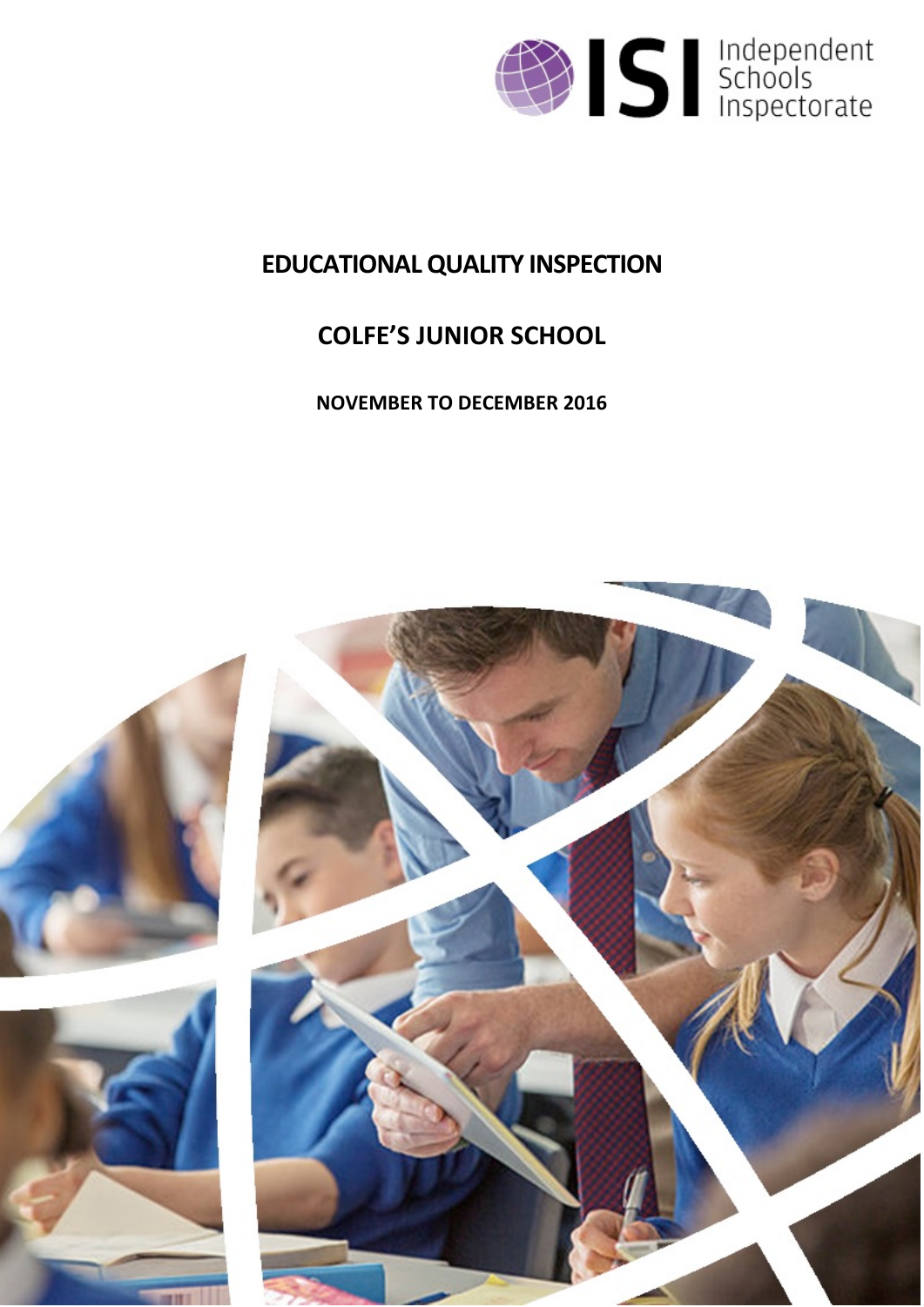# **SCHOOL'S DETAILS**

| <b>School</b>                    | Colfe's Junior School                                                |     |             |     |
|----------------------------------|----------------------------------------------------------------------|-----|-------------|-----|
| <b>DfE</b> number                | 203/6293                                                             |     |             |     |
| <b>Registered charity number</b> | 1109650                                                              |     |             |     |
| <b>Address</b>                   | Colfe's Junior School<br>Horn Park Lane<br>London<br><b>SE12 8AW</b> |     |             |     |
| <b>Telephone number</b>          | 0208 463 8266                                                        |     |             |     |
| <b>Email address</b>             | info@colfes.com                                                      |     |             |     |
| <b>Headteacher</b>               | <b>Miss Catriona Macleod</b>                                         |     |             |     |
| <b>Chair of governors</b>        | Mr Matthew Pellereau                                                 |     |             |     |
| Age range                        | 3 to 11                                                              |     |             |     |
|                                  |                                                                      |     |             |     |
| <b>Number of pupils</b>          | 449                                                                  |     |             |     |
|                                  | <b>Boys</b>                                                          | 254 | Girls       | 195 |
|                                  | <b>EYFS</b>                                                          | 97  | Key Stage 1 | 113 |
|                                  | Key Stage 2                                                          | 239 |             |     |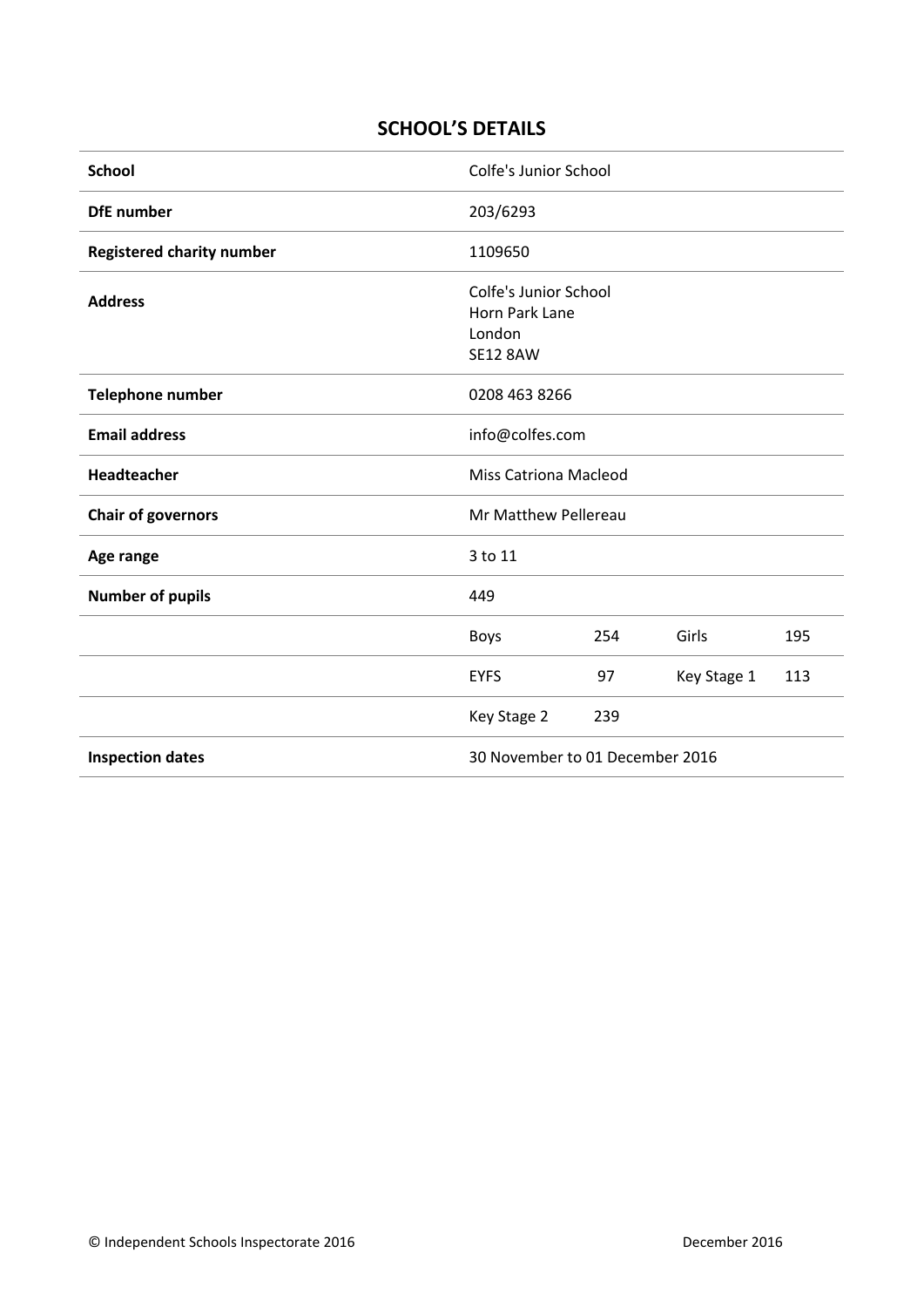## **PREFACE**

The registration authority for independent schools is the Department for Education (DfE), which directs inspection according to a specified frequency or at any time where the DfE has particular concerns about a school. The Independent Schools Inspectorate (ISI) is the body approved by the Secretary of State for the purpose of inspecting schools which are, or whose heads are, in membership of the associations which form the Independent Schools Council (ISC) and reporting on the extent to which they meet the Independent School Standards ('the standards') in the Schedule to the Education (Independent School Standards) Regulations 2014.

All association independent schools will have an inspection within three years from April 2016, in accordance with the Framework and DfE requirements. The inspection may be of COMPLIANCE ONLY or of EDUCATIONAL QUALITY AND COMPLIANCE depending on a number of factors, including findings from their most recent inspection. Schools judged not to meet the standards following their inspection may also be subject to a progress monitoring visit before their next routine inspection. The progress monitoring visit will judge whether the school has taken the necessary action to meet any un-met standards identified at their previous inspection.

Inspections do not include matters that are outside of the regulatory framework described above, such as: an exhaustive health and safety audit; compliance with data protection requirements; an in-depth examination of the structural condition of the school, its services or other physical features; contractual arrangements with parents; an investigation of the financial viability of the school or its accounting procedures.

The inspection was also carried out under the arrangements of the ISC Associations for the maintenance and improvement of the quality of their membership.

**This is an EDUCATIONAL QUALITY inspection, reporting on the quality of the school's work**. It focuses on the two key outcomes:

- The achievement of the pupils, including their academic development, and
- The personal development of the pupils.

Since the school was last inspected, the framework for inspection has changed. The current inspection framework uses different criteria and grade descriptors from those used in previous inspection frameworks. The judgements made on this inspection are, therefore, not directly comparable to judgements made on previous inspections.

Inspectors may be aware of individual safeguarding concerns, allegations and complaints as part of the inspection process. Such matters will not usually be referred to in the published report but will have been considered by the team in reaching its judgements.

Both Ofsted and ISI inspect and report on the Independent School Standards Regulations. However, they apply different frameworks that are suited to the different types of schools they inspect. The ISI terminology reflects quality judgements that are at least equivalent to those used by Ofsted. ISI reports do not provide a single overarching judgement for the school but instead give a clear judgement about key outcomes for pupils and information on the quality of the school's work.

**The headline judgements must include one of the ISI descriptors 'excellent', 'good', 'sound' or 'unsatisfactory'.**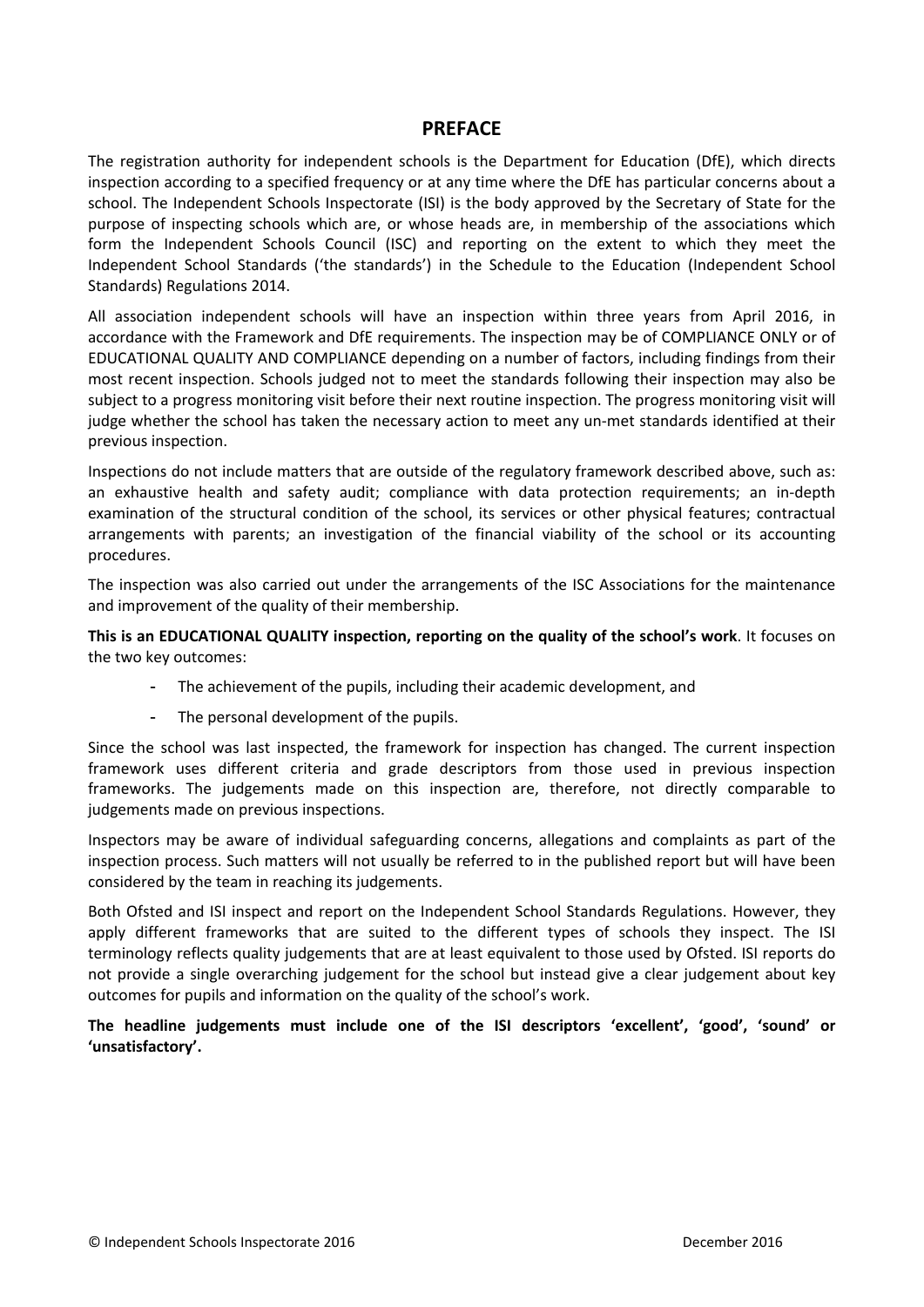## **INSPECTION EVIDENCE**

The inspectors observed lessons, conducted formal interviews with pupils and examined samples of pupils' work. They held discussions with members of staff and with the chair of governors, observed a sample of the extra-curricular activities that occurred during the inspection period, and attended assemblies. Inspectors visited facilities for the youngest pupils, together with the learning support area. The responses of parents and pupils to pre-inspection questionnaires were analysed, and the inspectors examined curriculum and other documentation made available by the school.

#### **Inspectors**

| Mrs Bridget Windley  | Reporting inspector                       |
|----------------------|-------------------------------------------|
| Mr Ian Griffin       | Team inspector (Deputy head, IAPS school) |
| Mr Richard Merriman  | Team inspector (Head, IAPS school)        |
| Mr Umeshchandra Raja | Team inspector (Head, ISA school)         |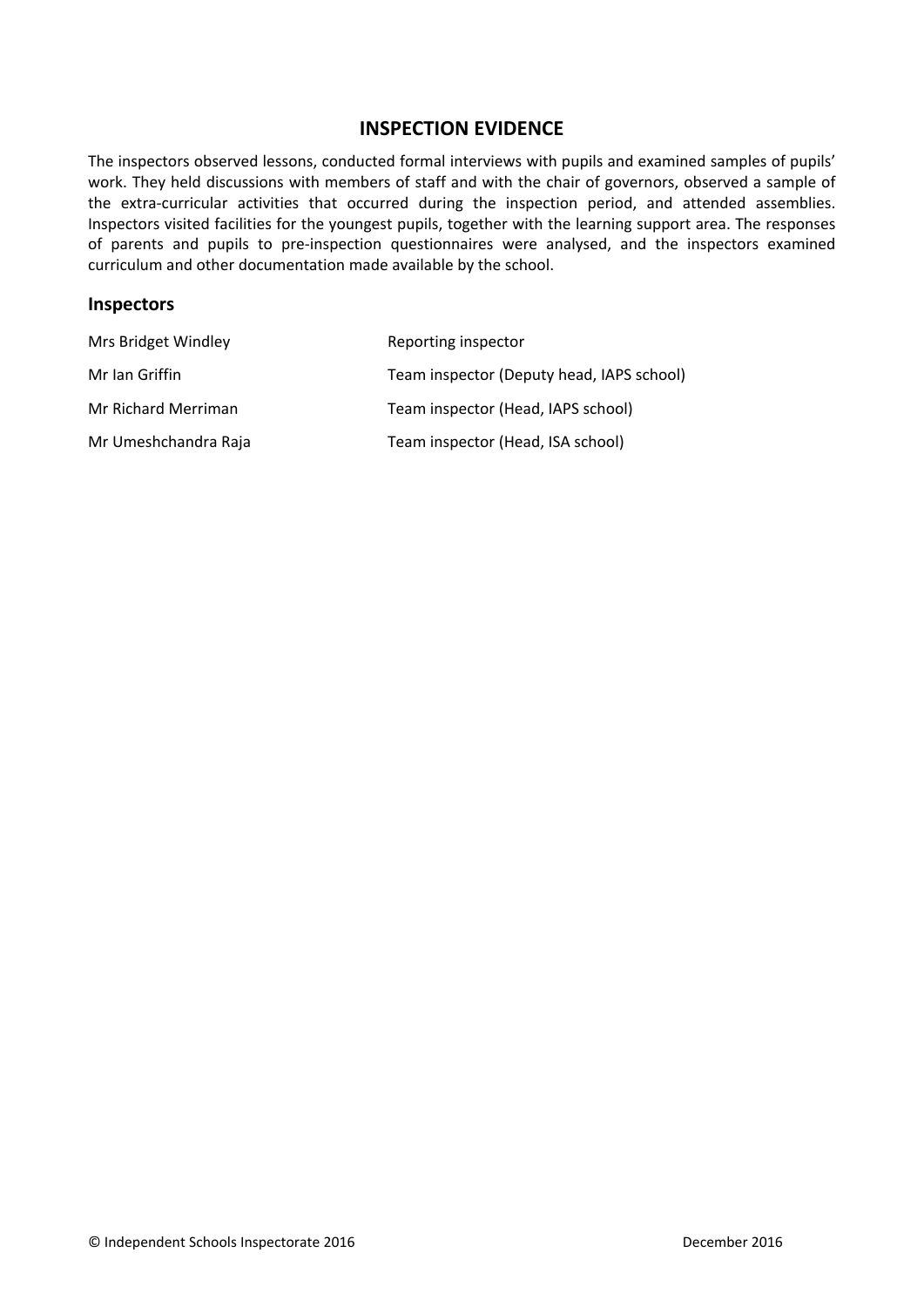# **CONTENTS**

| $\mathbf{1}$   | <b>BACKGROUND INFORMATION</b>                              |                |
|----------------|------------------------------------------------------------|----------------|
|                | About the school                                           | 1              |
|                | What the school seeks to do                                | 1              |
|                | About the pupils                                           | 1              |
|                | <b>Recommendations from previous inspections</b>           | 1              |
|                |                                                            |                |
| $\overline{2}$ | <b>KEY FINDINGS</b>                                        | $\overline{2}$ |
|                | <b>Recommendations</b>                                     | $\overline{2}$ |
|                |                                                            |                |
| 3              | THE QUALITY OF THE PUPILS' ACADEMIC AND OTHER ACHIEVEMENTS | 3              |
|                |                                                            |                |
| 4              | THE QUALITY OF THE PUPILS' PERSONAL DEVELOPMENT            | 5              |

**Page**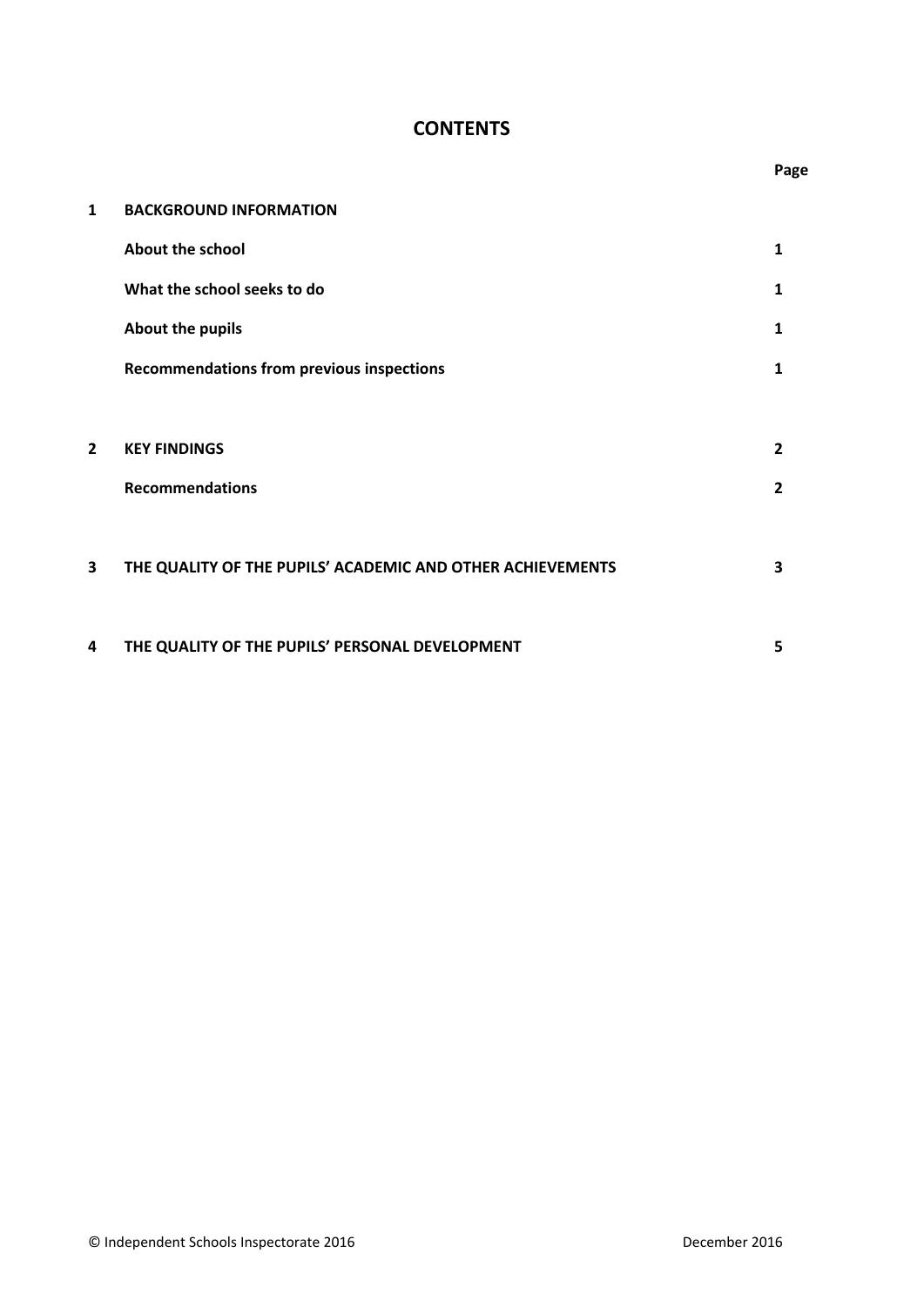# **1. BACKGROUND INFORMATION**

#### **About the school**

- 1.1 Colfe's Junior School, which is part of Colfe's School, is an independent day school for girls and boys aged 3 to 11 years. Since the previous inspection, the school has united its Nursery, Pre-Prep and Prep schools to form a single Junior School.
- 1.2 Originally established by John Glyn in 1574, Colfe's is one of the oldest schools in London. It was refounded in 1652 by the Reverend Abraham Colfe, Vicar of Lewisham. In his will, he entrusted the care of the school to the Leathersellers' Livery Company, which still governs the school to this day. Previously a grammar school for boys, Colfe's became independent in 1977 and has been fully coeducational since 1999. The junior sections were established in 1988. New purpose-built classrooms and a hall have been added since the previous inspection and a new headteacher has been appointed. The Junior School shares several facilities with the Senior School including the sports hall, swimming pool, auditorium and dining hall, as well as nearby sports fields owned by the school.

#### **What the school seeks to do**

1.3 The school seeks to promote excellence in all areas, to develop each pupil's ability and character to the full and promote an awareness of spiritual and moral values, within a purposeful and disciplined atmosphere. Through its academic teaching the school strives to foster learning of the highest quality and it aims to provide a wide range of cultural, sporting and extra-curricular activities.

#### **About the pupils**

- 1.4 The school draws pupils from the surrounding area of South East London and has pupils from many diverse ethnic backgrounds. The school has identified 52 pupils as having special educational needs and/or disabilities (SEND), which include dyslexia and dyspraxia, all of whom receive additional specialist help. Two pupils have a statement of special educational needs. English is an additional language (EAL) for 92 pupils, three of whom receive specialist support and the rest have their needs supported by their classroom teacher. Within the curriculum, the school provides a programme of challenging activities in mathematics and English for 38 pupils who are identified as being more able.
- 1.5 National Curriculum nomenclature is used throughout this report to refer to year groups in the school.

#### **Recommendations from previous inspections.**

- 1.6 The previous inspection of the school by ISI was an interim inspection in November 2010. The recommendations from that inspection were:
	- Work further on achieving an integrated approach to development planning through all levels of management.
	- Share good practice in teaching so that the excellent standards achieved in some lessons are achieved consistently in all lessons.
	- Encourage more opportunities for independent learning.
	- In the EYFS, investigate ways in which the Nursery staff can make handover more secure and less congested.
	- In the EYFS, make outdoor play part of the school curriculum in the Reception class.
- 1.7 The school has successfully met the recommendations to achieve an integrated approach to development planning through all levels of management, encourage more opportunities for independent learning and make outdoor play a part of the school curriculum in the Reception class.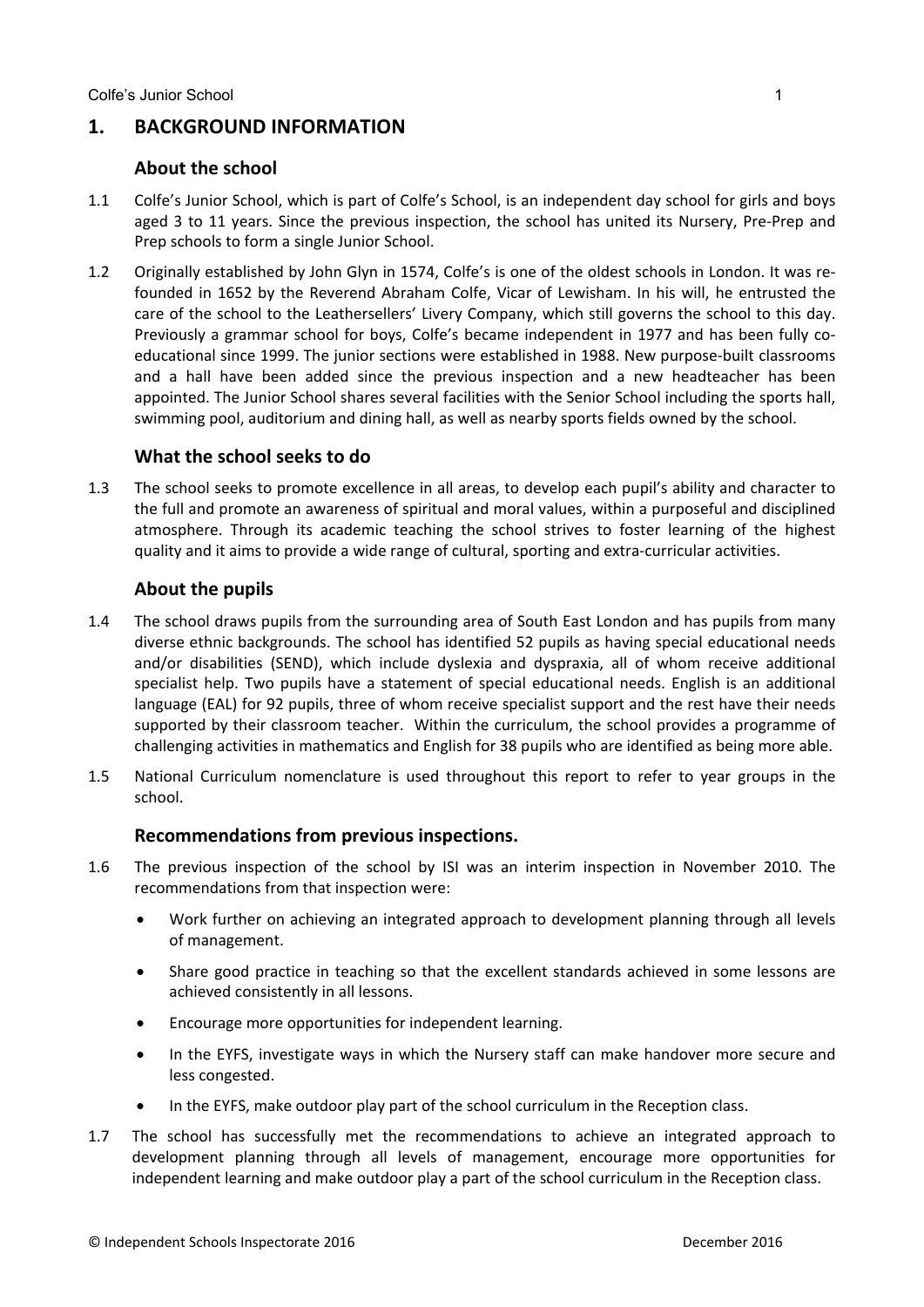Colfe's Junior School 2

## **2. KEY FINDINGS**

- 2.1 The quality of the pupils' academic and other achievements is good.
	- The overall achievement of the pupils is good and in many areas meets the school's aim to promote excellence. Pupils throughout the school achieve particularly well in communication and numeracy.
	- Pupils achieve well because most teaching has ambitious expectations, provides stimulating resources and sets challenging tasks. Less successful teaching fails to motivate a small minority of the pupils.
	- Pupils acquire high level reasoning and thinking skills and show an excellent understanding of scientific concepts.
	- Pupils show strong study skills and are confident to access a wide range of sources. They are adept at producing sophisticated pieces of independent research.
	- Pupils with SEND and/or EAL and those who have been identified by the school as being more able achieve their potential because they receive appropriate support.
- 2.2 The quality of the pupils' personal development is excellent.
	- Throughout the school pupils show outstanding confidence and self-awareness and the school is highly successful in its aim to develop each pupil's character to the full.
	- Pupils respect and exemplify the school's seven core values, which emphasise personal wellbeing and social responsibility.
	- Pupils respond enthusiastically to opportunities to take responsibility and they carry out their duties with a high level of competency.
	- Pupils value highly the diversity of culture within the school and show an extremely strong awareness of discrimination and equality.
	- There are limited opportunities for self-reflection within the school day for Years 3 to 6.

### **Recommendations**

- 2.3 The school is advised to make the following improvements:
	- Ensure the excellent teaching methods which engage pupils' interests, seen in many lessons, are employed by all staff.
	- Within Years 3 to 6, create more opportunities for pupils for calm and meaningful reflection upon the spiritual dimensions of their lives.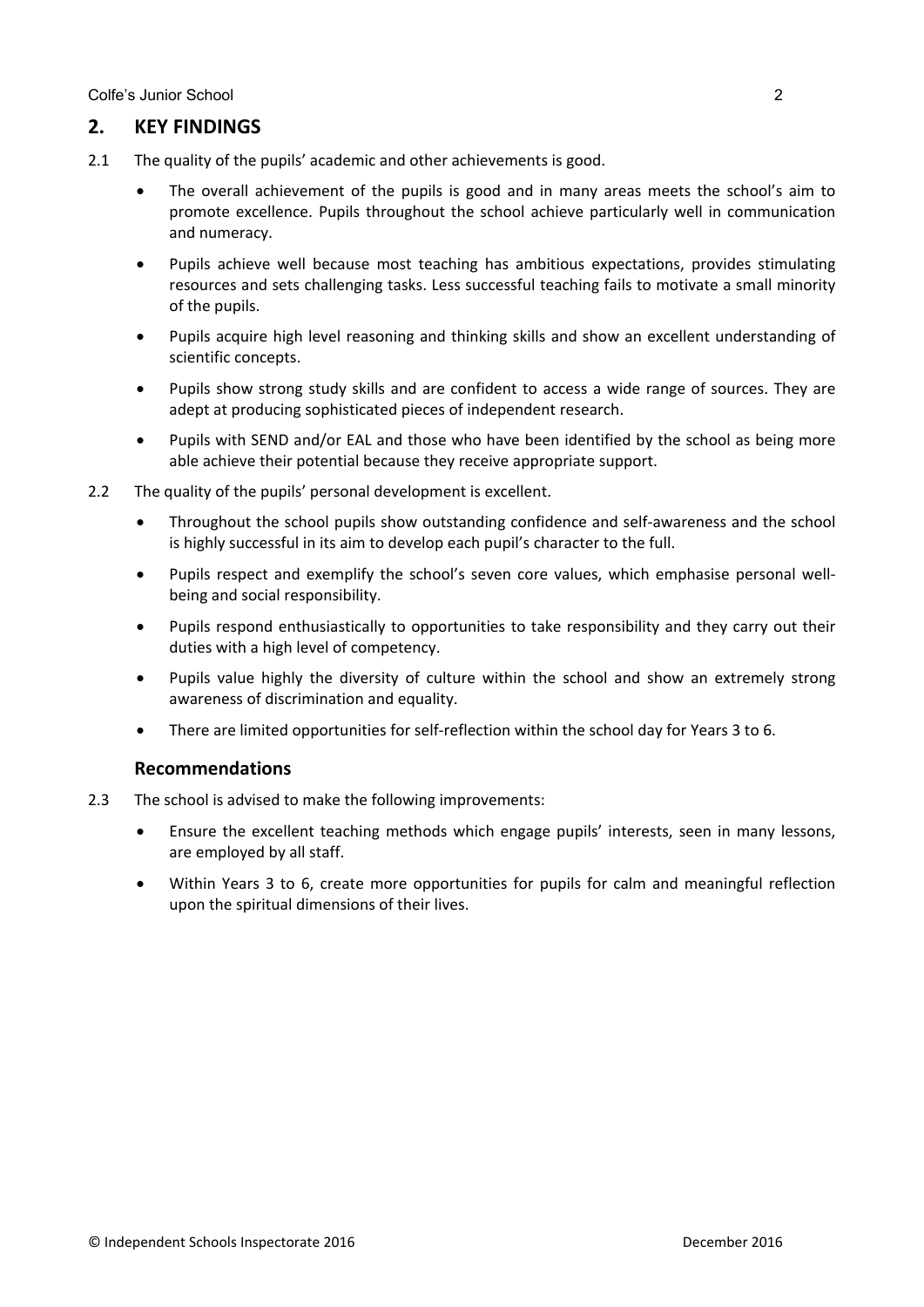# **3. THE QUALITY OF PUPILS' ACADEMIC AND OTHER ACHIEVEMENTS**

- 3.1 The quality of pupils' academic and other achievements is good.
- 3.2 The overall achievement of the pupils is good and in many areas meets the school's aim to promote excellence. The pupils' basic skills are secure and they achieve particularly well in literacy and mathematics. Attainment is above the national average, as indicated by results in externally standardised tests and examinations. The outcomes for EYFS pupils are also strong, and almost all achieve or exceed the expected level of development for their age.
- 3.3 The appointment of a new senior management team in June 2016 has seen new systems and structures, including shared leadership, robust monitoring and staff development, being introduced, all of which is contributing significantly to pupils' good levels of achievement. Governance is strong and provides the school with a clear ethos that reflects the aims of the school. Key areas are monitored effectively, as governors are keen to ensure that the newly formed Junior School continues to develop. The recommendations from the previous inspection to integrate development planning through all levels of management is met. However, the greater sharing of good practice in teaching is still on-going. The new leadership team shows a clear understanding of what needs to be done to raise levels of achievement further. Pupils achieve well because the great majority of the teaching has ambitious expectations, provides stimulating resources and sets challenging tasks. Less successful teaching fails to motivate a small minority of the pupils.
- 3.4 A rich and balanced curriculum and a high proportion of skilful and knowledgeable teaching impacts favourably on pupils' achievement. Children in the EYFS enjoy learning about language and develop excellent communication skills. Their mathematical skills are well developed and pupils of all ages use number systems within every day activities, for example when trying to purchase items from the classroom toy shop. In the EYFS, children achieve highly in their outdoor learning as a result of the new modern purpose built environment. The EYFS recommendation from the previous inspection is thus met.
- 3.5 Older pupils are notably articulate and they apply their speaking and listening skills confidently in lessons, discussions and debates. As pupils move through the school, they read and write with increasing fluency in a range of contexts and for a wide variety of purposes. Older pupils are encouraged to handle complex vocabulary; they displayed keen focus and independence when selecting synonyms for uncommon words used by Dickens in the *Christmas Carol*. Pupils achieve high standards in mathematics, and apply logic and understanding confidently to a range of subjects, including science. Older pupils are able to explain their numeric calculations and use correct language to describe calculating addition to two decimal place numbers and younger pupils understand that a subtraction sum can be checked by using the inverse method.
- 3.6 Pupils acquire high level reasoning and thinking skills and show an excellent understanding of scientific concepts. Pupils use ICT competently for research and for the presentation of their work. They are adept at producing sophisticated pieces of independent research and are confident to access a wide range of sources. This meets the recommendation from the previous inspection. Younger pupils can use coding effectively and older pupils showed good skill in using tablet computers when photographing gymnastics sequences and stroke techniques in swimming. In interviews, however, pupils reported that they have limited opportunities to use technology in some subjects.
- 3.7 Pupils enjoy a high level of success in extra-curricular activities. Groups and individuals demonstrate high achievement in games. Pupils have competed successfully in national competitions in netball and at county level in cricket. The use of specialist staff from the senior school for coaching adds significantly to this strong level of achievement. Pupils have also been successful in local music and literary festivals.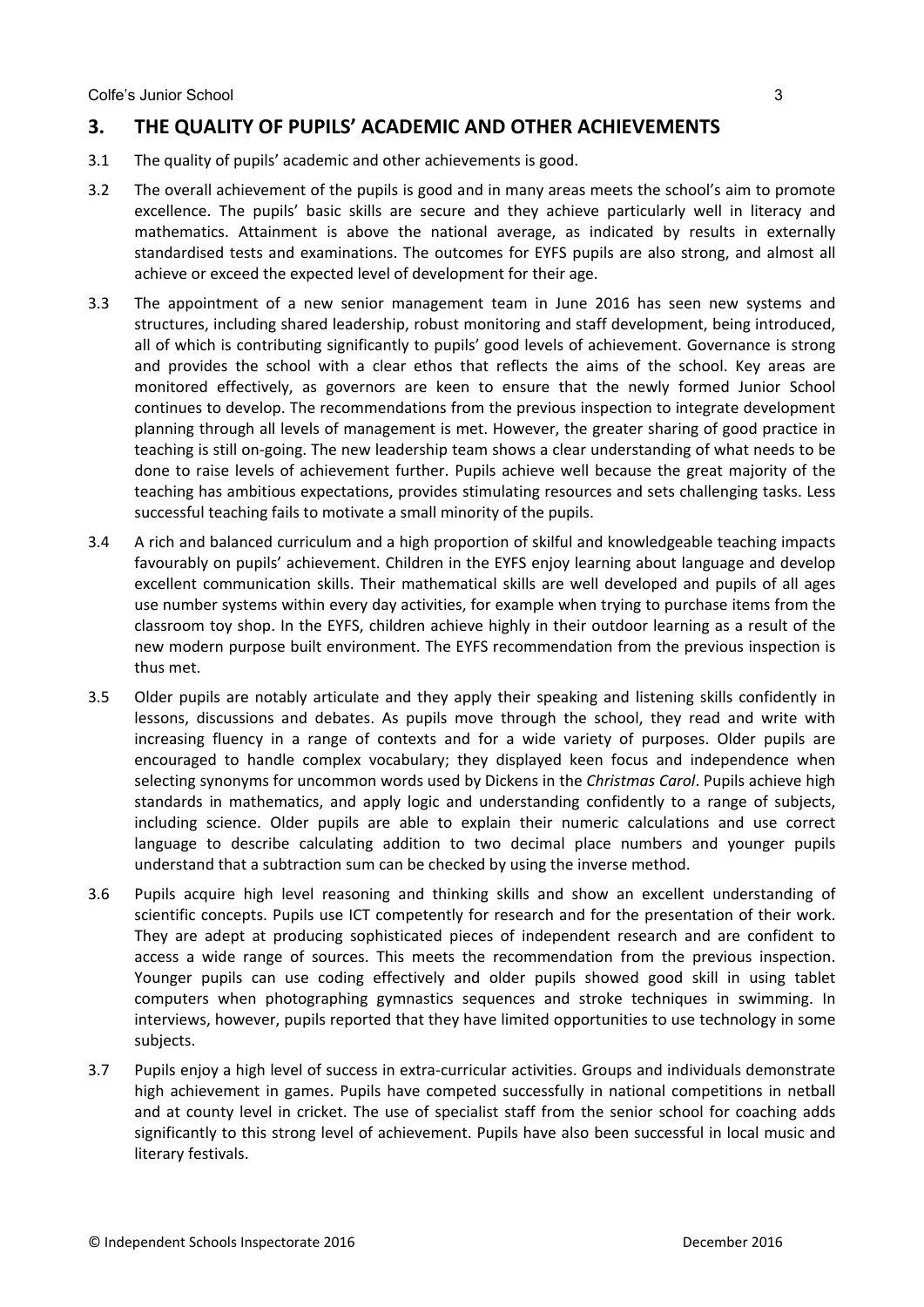#### Colfe's Junior School 4

- 3.8 Pupils' progress is good in relation to those of similar ability, as evidenced by standardised assessments, observation of performance in lessons and scrutiny of pupils' work. Pupils' progress is supported in most cases by teaching which displays strong subject knowledge and effective questioning techniques which challenge pupils to think and reason. In a few lessons, the progress of some pupils was slower due to a lack of planning for individual needs. In the questionnaires, a very small minority of the pupils reported that marking was not effective and that they were unsure as to how well they were doing in their subjects. In interviews, however, they did not support this view and, in some cases, they were insistent about how useful the feedback from teachers was in helping them to improve their learning.
- 3.9 School data shows that pupils with SEND make good progress, in line with their peers. Most teaching makes adjustment for their needs and the learning support department prepares appropriate individual learning programmes which ensure that these are met in all lessons. Pupils with SEND are supported within the classroom, or withdrawn for either individual or group support and benefit greatly from the guidance they receive from specialist staff and from teaching assistants. Pupils with EAL perform in line with their peers as their use of English becomes more assured. More able pupils make good progress as a result of the dedicated extension lessons and activities which provide suitable challenge.
- 3.10 Children's attitudes to learning in the EYFS are highly positive. They are extremely enthusiastic about their learning and they will ask questions and select tasks to extend it. During the visit, they refused to allow the inspector to board their pretend aircraft without a passport and only after thorough questioning was he allowed to proceed.
- 3.11 In the rest of the school, pupils' attitudes are also positive with pupils showing considerable enjoyment in their learning, not only from their teachers but also collaboratively from one another. In the majority of lessons, pupils listen with care to the thoughts and opinions of their peers, although on occasion a small minority were seen to lose concentration and focus. This was as a result of the teaching not providing sufficient interest and challenge and, in some cases, poor behaviour management. Pupils with SEND demonstrate high levels of concentration in individual and group lessons, which helps them to benefit from the additional support. More able pupils concentrate well, they demonstrate a high level of study skills for their age and they discuss their work intelligently and with mature understanding.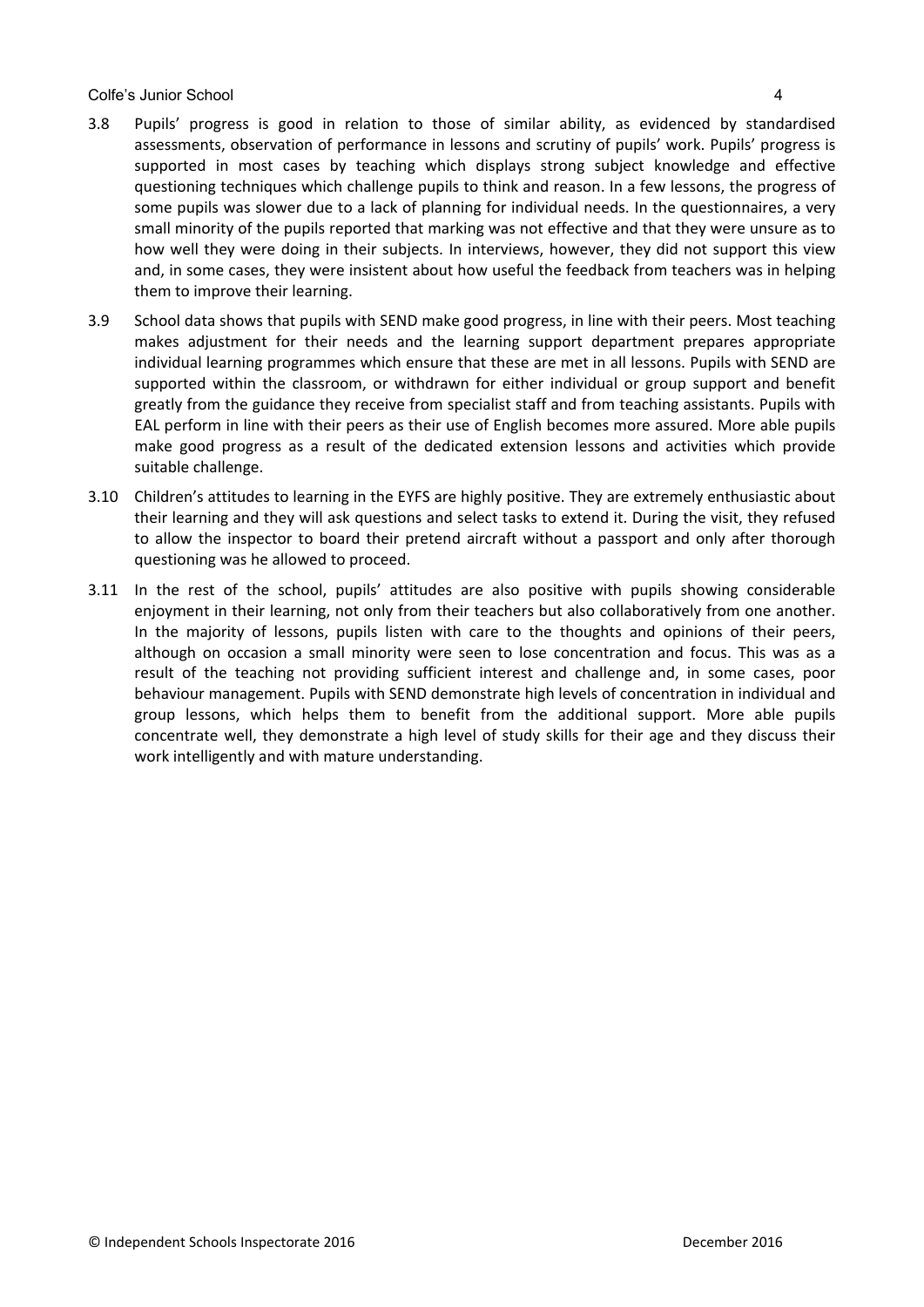## **4. THE QUALITY OF THE PUPILS' PERSONAL DEVELOPMENT**

- 4.1 The quality of the pupils' personal development is excellent.
- 4.2 Throughout the school, they show outstanding confidence and self-awareness and the school is highly successful in its aim to develop each pupil's character to the full. Pupils are mature for their ages and have well-developed personalities. The leadership is committed to placing the seven school values at the heart of pupils' learning so they are actively encouraged through the pastoral system to show kindness, resilience and respect for others. Pupils take responsibility for their actions and, as they grow older, they become increasingly aware that the decisions they make are important determinants of their own success and well-being.
- 4.3 Children in the EYFS can explain their own emotions and their teachers are highly successful in guiding them to decide independently which direction their tasks should take. Pupils in Years 1 to 6 gain self-esteem through the opportunities they are given to recognise their own and one another's strengths. They are not afraid to admit mistakes because they are encouraged and praised when using their initiative. Good quality displays around the school based on the school's values contribute to the pupils' excellent personal development. For example, older pupils have produced a classroom display of footsteps, on which they have noted their individual experiences of resilience. Pupils embrace wholeheartedly the newly-introduced value of resilience and in interviews they were keen to praise their teachers for encouraging them to persevere even when tasks prove difficult. Older pupils displayed excellent perseverance in a science lesson, when they found the latter stages of classifying animals very demanding. None gave up and they were self-disciplined in their approach. These strong personal skills are further promoted through an exciting and challenging outdoor pursuits programme which enables pupils in Years 3 to 6 to experience skills such as archery, sailing, climbing, abseiling, high ropes and kayaking.
- 4.4 Pupils are proud of their school community and they are keen to contribute to it. They have a wide range of opportunities within the school to engage in leadership and they take their responsibilities seriously. Older pupils share reading tasks with the younger children during 'book week'. Throughout the school, they enjoy contributing to the local and wider community with a variety of fund raising activities, many of which they initiate themselves. They support many charities both locally and further afield, raising considerable sums of money.
- 4.5 Pupils understand and respect systems of rules and laws. Through the pupil questionnaires all pupils confirmed an excellent understanding of the 'Good to be Green' behaviour code, promoted consistently through all aspects of school life. Scrutiny of behaviour logs showed that misbehaviour is rare. Parents in the questionnaire were unanimous in their view that the school promotes good behaviour. Pupils strongly support British traditions, for example pupils showed their understanding of the importance of Remembrance Day during an assembly. They develop a strong knowledge of public institutions and services through their studies in PSHE. Their highly-developed understanding of the criminal justice system is gained through such activities as a mock trial, complete with prosecutor, barrister and jury. During the inspection, a debate on whether pupils should be allowed to dismiss teachers initiated lively discussion. Pupils learn about democracy through election of members for the recently introduced 'pupil voice'. In the questionnaire, a small minority of pupils expressed the view that teachers were not always balanced in giving their opinion in politics and current affairs. This view was not supported in discussions with the pupils, as they reported that they had trust in their relationship with their teachers and feel that they encourage open-mindedness.
- 4.6 Pupils value highly the diversity of culture within the school. In all year groups, they work well together. They appreciate one another's sensitivities and differences and from the youngest children in EYFS are generous in praise of one another's achievements. Pupils have an extremely strong awareness of discrimination and equality through such activities as 'shared values' week and 'Martin Luther King' assembly. They respect diversity and show a mature understanding of the needs of pupils with SEND. Pupils have further exposure to other cultures as parents are regularly invited into